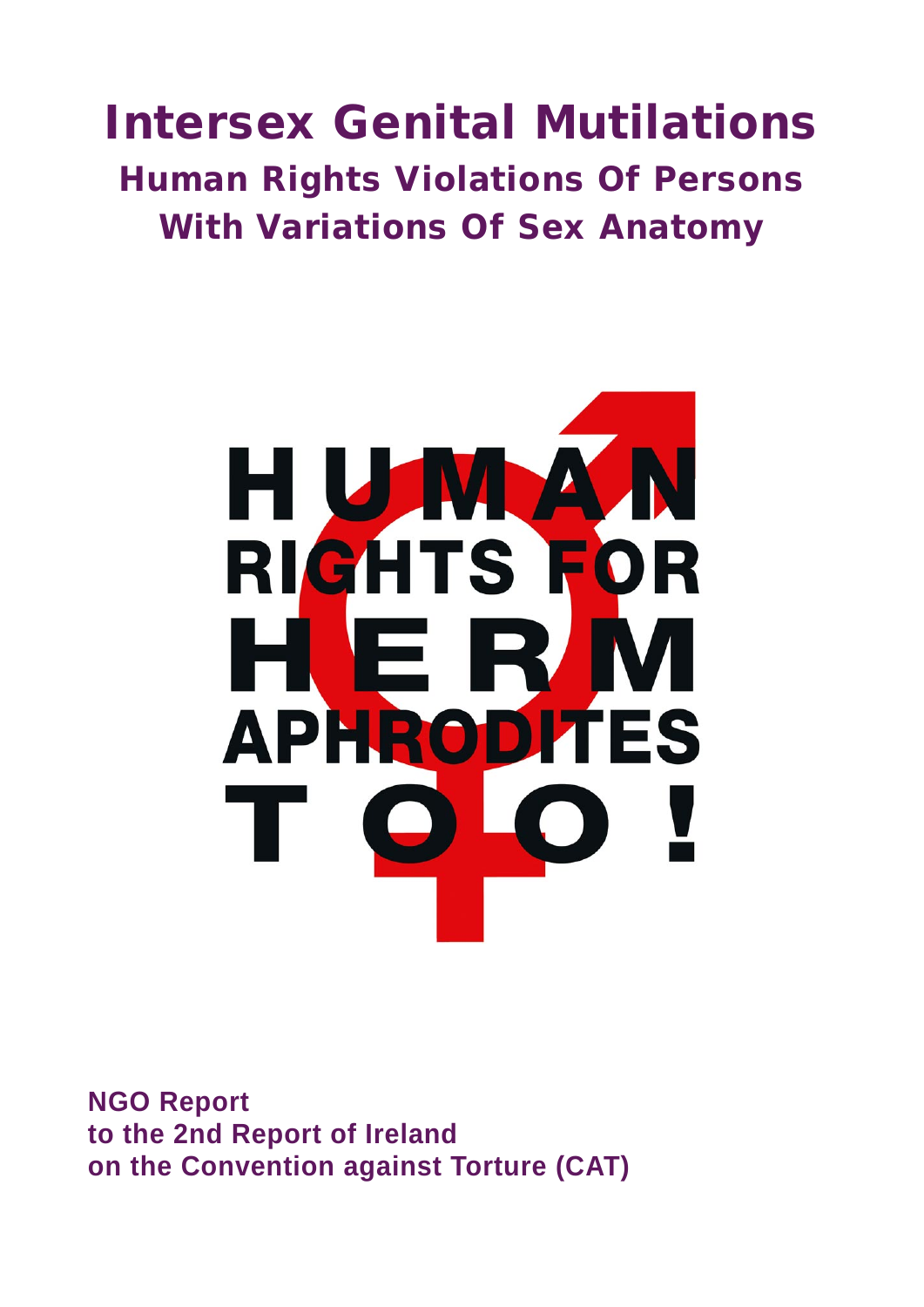# **Compiled by:**

**Gavan Coleman** (Intersex Person and Advocate, Ireland)

#### **StopIGM.org / Zwischengeschlecht.org** (International Intersex Human Rights NGO)

Markus Bauer Daniela Truffer

*Zwischengeschlecht.org P.O.Box 2122 CH-8031 Zurich*

*info\_at\_zwischengeschlecht.org [http://Zwischengeschlecht.org/](http://zwischengeschlecht.org/) [http://StopIGM.org/](http://stopigm.org/)*

**June 2017**

**This NGO Report online:** <http://intersex.shadowreport.org/public/2017-CAT-Ireland-NGO-Zwischengeschlecht-Intersex-IGM.pdf>

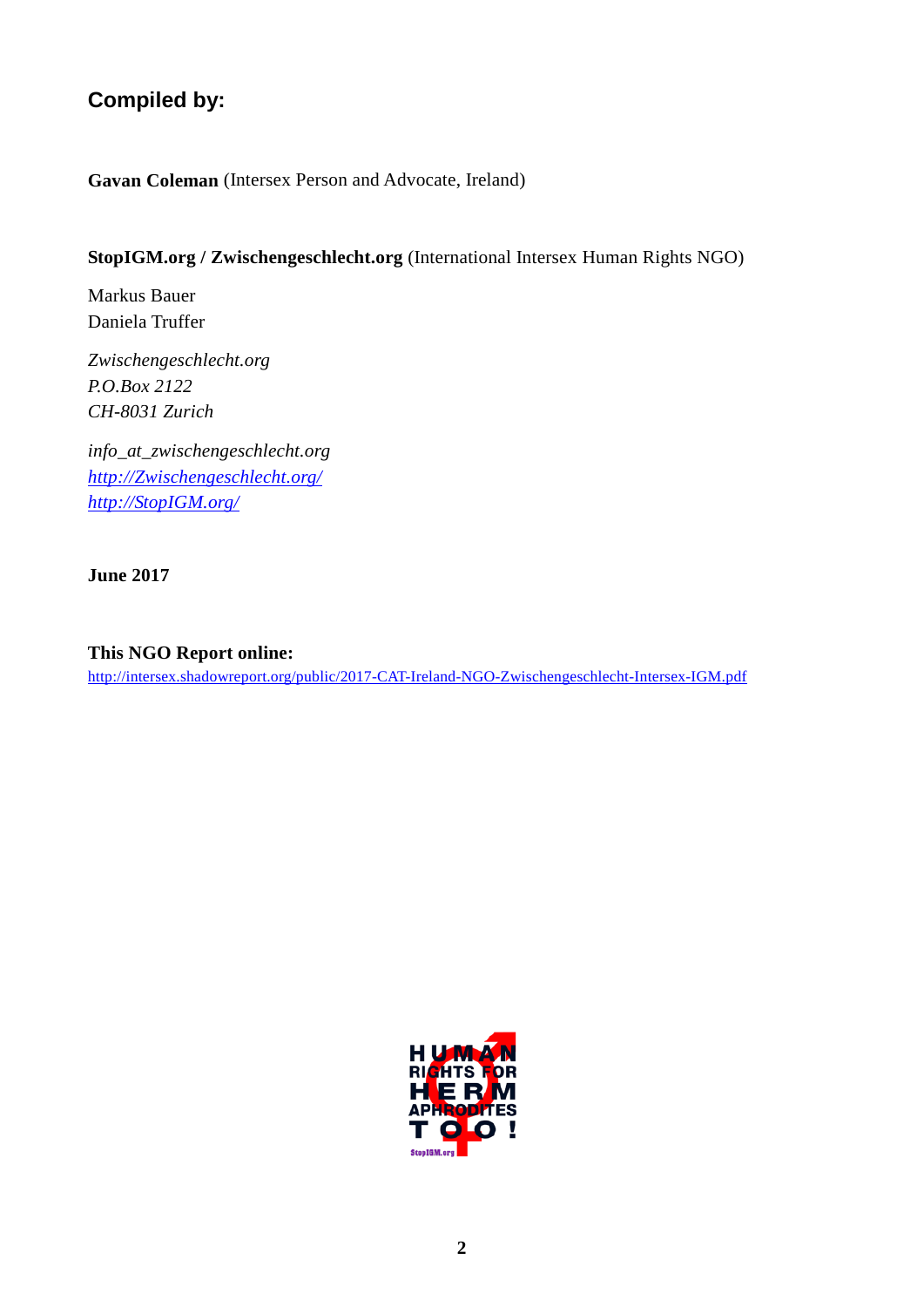# <span id="page-2-0"></span>**Executive Summary**

**All typical forms of IGM practices are still practised in Ireland today, facilitated and paid for by the State party via the public Irish Health Service Executive (HSE).**

**Ireland is in breach of its obligations** under the Convention against Torture to **(a)** take effective legislative, administrative, judicial or other measures to **prevent involuntary, non-urgent surgery and other medical treatment on intersex persons** without the effective, informed consent of those concerned, causing severe mental and physical pain and suffering, and **(b) to ensure impartial investigation, access to redress**, and the right to fair and adequate **compensation** and **rehabilitation for victims** (arts. 2, 12, 14 and 16, General Comments 2 and 3).

**This Committee has repeatedly recognised IGM practices to constitute ill-treatment**, and called for **legislation** to **(a)** end the practice, **(b)** ensure redress and compensation, and **(c)** to provide access to free counselling (CAT/C/DEU/CO/5, para 20; CAT/C/CHE/CO/7, para 20; CAT/C/AUT/CO/6, paras 44-45; CAT/C/DNK/CO/6-7, paras 42-43; CAT/C/CHN-HKG/CO/4-5, paras 28-29; CAT/C/FRA/CO/7, paras 32-33).

In addition, **CRC** and **CEDAW** have already **considered IGM in Ireland as a harmful practice** (CRC/C/IRL/CO/3-4, paras 39-40; CEDAW/C/IRL/CO/6-7, paras 24-25). Also **CRPD**, **CESCR**, **SR Torture**, **SR Health**, **UNHCHR**, the Council of Europe (**COE**), the Inter-American Commission on Human Rights (**IACHR**), the African Commission on Human and Peoples' Rights (**ACHPR**) and the World Health Organisation (**WHO**) recognise IGM practices as a serious human rights violation, calling for **legislative remedy** and **access to redress and justice**.

**Intersex people** are born with **Variations of Sex Anatomy**, including atypical genitals, atypical sex hormone producing organs, atypical response to sex hormones, atypical genetic make-up, atypical secondary sex markers. While intersex people may face several problems, in the "developed world" the most pressing are the ongoing **Intersex Genital Mutilations**, which present a distinct and unique issue constituting significant human rights violations.

**IGM Practices** include **non-consensual, medically unnecessary, irreversible, cosmetic genital surgeries, and/or other harmful medical treatments** that would not be considered for "normal" children, without evidence of benefit for the children concerned, but justified by societal and cultural norms and beliefs. **Typical forms** of IGM include "masculinising" and "feminising", "corrective" genital surgery, sterilising procedures, imposition of hormones, forced genital exams, vaginal dilations, medical display, human experimentation and denial of needed health care.

IGM Practices cause known **lifelong severe physical and mental pain and suffering**, including loss or impairment of sexual sensation, painful scarring, painful intercourse, incontinence, urethral strictures, impairment or loss of reproductive capabilities, lifelong dependency of artificial hormones, significantly elevated rates of self-harming behaviour and suicidal tendencies, lifelong mental suffering and trauma, increased sexual anxieties, less sexual activity, dissatisfaction with functional and aesthetic results.

This **NGO Report** is compiled by the international intersex NGO **StopIGM.org / Zwischengeschlecht.org** in collaboration with Irish intersex person and advocate **Gavan Coleman**.

It contains **Suggested Recommendations**.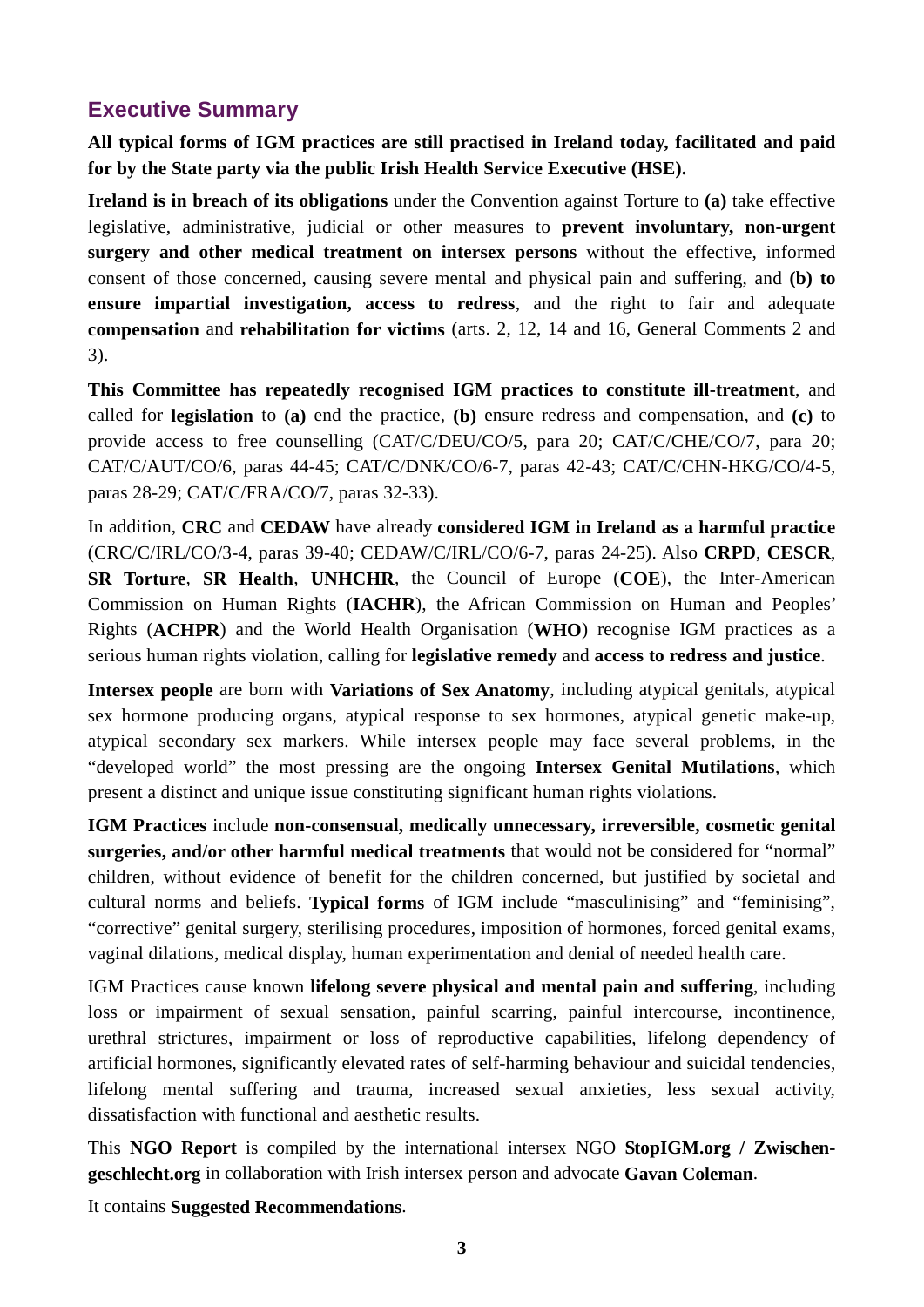# **NGO Report to the 2nd Report of Ireland on the Convention against Torture (CAT)**

# **Table of Contents**

| A. Intersex Genital Mutilations in Ireland as a violation of CAT 6<br>b) IGM 3 - Sterilising Procedures: Castration / "Gonadectomy" / Hysterectomy /<br>Removal of "Discordant Reproductive Structures" / (Secondary) Sterilisation<br>c) IGM 2 - "Feminising Procedures": Clitoris Amputation/"Reduction",<br>e) Examples of Irish University Children's Clinics advocating and perpetrating IGM 10<br>6. Lack of Impartial Investigation, Independent Data Collection and Monitoring 11<br>14 |  |
|-------------------------------------------------------------------------------------------------------------------------------------------------------------------------------------------------------------------------------------------------------------------------------------------------------------------------------------------------------------------------------------------------------------------------------------------------------------------------------------------------|--|
|                                                                                                                                                                                                                                                                                                                                                                                                                                                                                                 |  |
|                                                                                                                                                                                                                                                                                                                                                                                                                                                                                                 |  |
|                                                                                                                                                                                                                                                                                                                                                                                                                                                                                                 |  |
|                                                                                                                                                                                                                                                                                                                                                                                                                                                                                                 |  |
|                                                                                                                                                                                                                                                                                                                                                                                                                                                                                                 |  |
|                                                                                                                                                                                                                                                                                                                                                                                                                                                                                                 |  |
|                                                                                                                                                                                                                                                                                                                                                                                                                                                                                                 |  |
|                                                                                                                                                                                                                                                                                                                                                                                                                                                                                                 |  |
|                                                                                                                                                                                                                                                                                                                                                                                                                                                                                                 |  |
|                                                                                                                                                                                                                                                                                                                                                                                                                                                                                                 |  |
|                                                                                                                                                                                                                                                                                                                                                                                                                                                                                                 |  |
|                                                                                                                                                                                                                                                                                                                                                                                                                                                                                                 |  |
|                                                                                                                                                                                                                                                                                                                                                                                                                                                                                                 |  |
|                                                                                                                                                                                                                                                                                                                                                                                                                                                                                                 |  |
|                                                                                                                                                                                                                                                                                                                                                                                                                                                                                                 |  |
|                                                                                                                                                                                                                                                                                                                                                                                                                                                                                                 |  |
|                                                                                                                                                                                                                                                                                                                                                                                                                                                                                                 |  |
|                                                                                                                                                                                                                                                                                                                                                                                                                                                                                                 |  |
|                                                                                                                                                                                                                                                                                                                                                                                                                                                                                                 |  |
|                                                                                                                                                                                                                                                                                                                                                                                                                                                                                                 |  |
|                                                                                                                                                                                                                                                                                                                                                                                                                                                                                                 |  |
|                                                                                                                                                                                                                                                                                                                                                                                                                                                                                                 |  |
|                                                                                                                                                                                                                                                                                                                                                                                                                                                                                                 |  |
|                                                                                                                                                                                                                                                                                                                                                                                                                                                                                                 |  |
|                                                                                                                                                                                                                                                                                                                                                                                                                                                                                                 |  |
|                                                                                                                                                                                                                                                                                                                                                                                                                                                                                                 |  |
|                                                                                                                                                                                                                                                                                                                                                                                                                                                                                                 |  |
|                                                                                                                                                                                                                                                                                                                                                                                                                                                                                                 |  |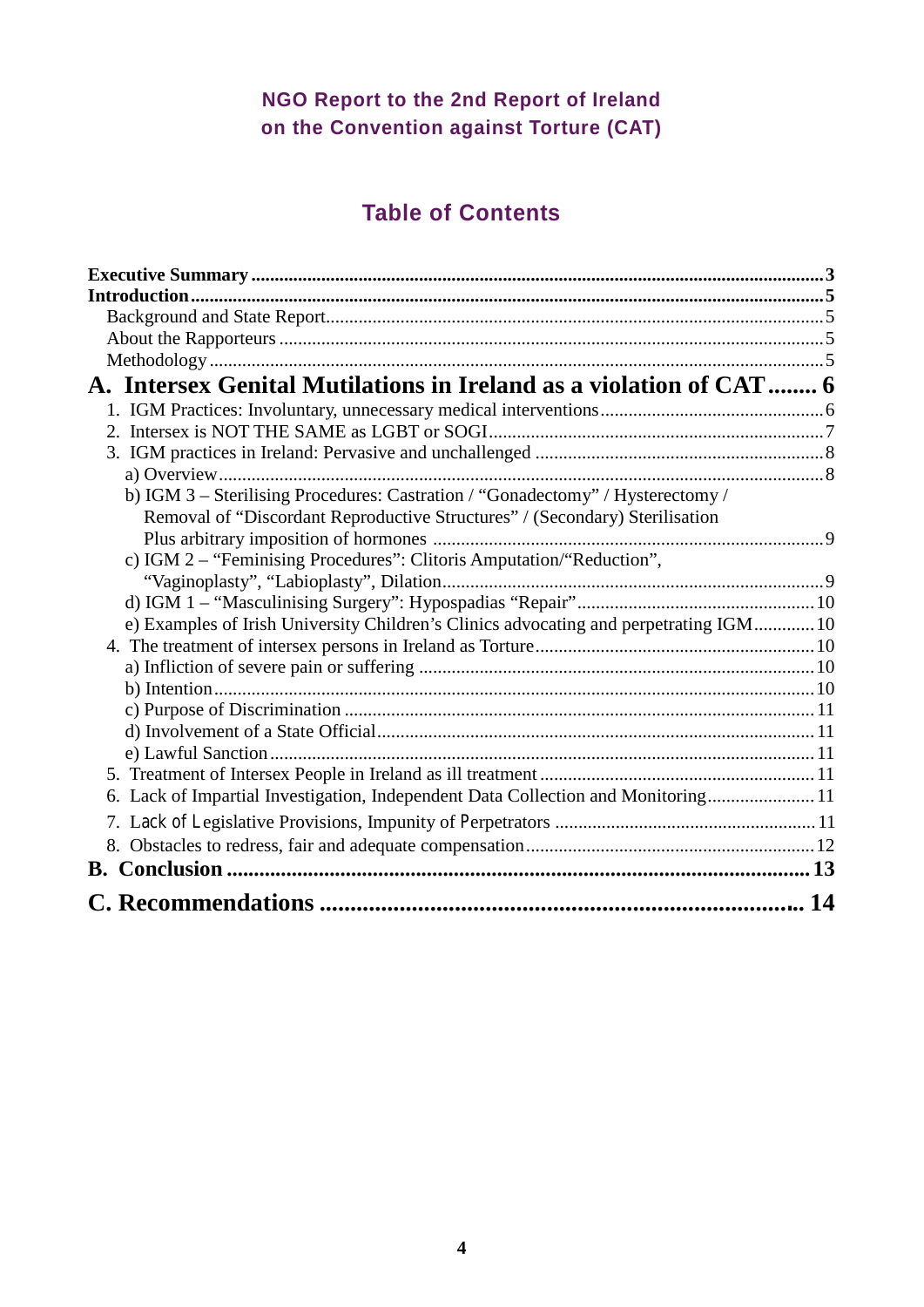# <span id="page-4-0"></span>**Introduction**

#### <span id="page-4-1"></span>**Background and State Report**

IGM practices are known to cause severe, lifelong physical and psychological pain and suffering, and have been repeatedly **recognised by multiple UN treaty bodies<sup>[1](#page-4-4)</sup> including CAT** as constituting torture or ill-treatment, a harmful practice and violence, however weren't mentioned in the 2nd Irish State Report. This NGO Report demonstrates that the current **harmful medical practice on intersex persons in Ireland** – advocated, facilitated and paid for by the State party via the public Irish Health Service Executive (HSE), and already considered in Concluding Observations by CRC and CEDAW, $<sup>2</sup>$  $<sup>2</sup>$  $<sup>2</sup>$  – constitutes a serious breach of Ireland's obligations under</sup> the Convention.

#### <span id="page-4-2"></span>**About the Rapporteurs**

This NGO report has been prepared by Irish intersex person and advocate *Gavan Coleman* in collaboration with the international intersex NGO *StopIGM.org / Zwischengeschlecht.org* and in exchange with Irish intersex advocates wishing to remain anonymous.

- **Gavan Coleman** is an Irish intersex person, survivor of IGM practices and intersex human rights defender who has been working to improve the well-being and human rights of intersex persons in Ireland and Europe, and to raise awareness on intersex issues for many years.<sup>[3](#page-4-6)</sup>
- **StopIGM.org / Zwischengeschlecht.org** founded in 2007, is an international intersex human rights NGO based in Switzerland. It is led by intersex persons, their partners, families and friends, and works to eliminate IGM practices and other human rights violations perpetrated on intersex people, according to its motto, *"Human Rights for Hermaphrodites, too!*"<sup>[4](#page-4-7)</sup> According to its charter,<sup>[5](#page-4-8)</sup> StopIGM.org works to support persons concerned seeking redress and justice and regularly reports to UN treaty bodies on IGM practices.[6](#page-4-9)

#### <span id="page-4-3"></span>**Methodology**

This thematic NGO report is a localised and updated **addition to the 2016 thematic CAT NGO Report** for **France** by partly the same rapporteurs, which also contains the additional **thematic supplements** *"What is Intersex?"* (p. 32–37), *"What are Intersex Genital Mutilations?"* (p. 38– 47), *"IGM as a Breach of the Convention against Torture"* (p. 48–57) and *"IGM in Medical Textbooks: History + Current Practice"* (p. 59–69),<sup>[7](#page-4-10)</sup> and of the **2017 thematic CEDAW NGO Report for Ireland<sup>[8](#page-4-11)</sup>** by partly the same rapporteurs.

<span id="page-4-4"></span> <sup>1</sup> **CAT, CRC, CRPD, SPT, SRT, SRSG VAC, COE, ACHPR, IACHR** (2016), "End violence and harmful medical practices on intersex children and adults, UN and regional experts urge",

<http://www.ohchr.org/EN/NewsEvents/Pages/DisplayNews.aspx?NewsID=20739&LangID=E>

<span id="page-4-5"></span><sup>2</sup> CRC/C/IRL/CO/3-4, paras 39-40; CEDAW/C/IRL/CO/6-7, paras 24-25

<span id="page-4-6"></span><sup>3</sup> <http://www.intersexionfilm.com/>

<span id="page-4-7"></span><sup>4</sup> [http://Zwischengeschlecht.org/](http://zwischengeschlecht.org/) English pages: [http://StopIGM.org/](http://stopigm.org/)

<span id="page-4-8"></span><sup>5</sup> <http://zwischengeschlecht.org/post/Statuten>

<span id="page-4-9"></span><sup>6</sup> <http://intersex.shadowreport.org/>

<span id="page-4-10"></span><sup>7</sup> <http://intersex.shadowreport.org/public/2016-CAT-France-NGO-Zwischengeschlecht-Intersex-IGM.pdf>

<span id="page-4-11"></span><sup>8</sup> <http://intersex.shadowreport.org/public/2017-CEDAW-Ireland-NGO-Zwischengeschlecht-Intersex-IGM.pdf>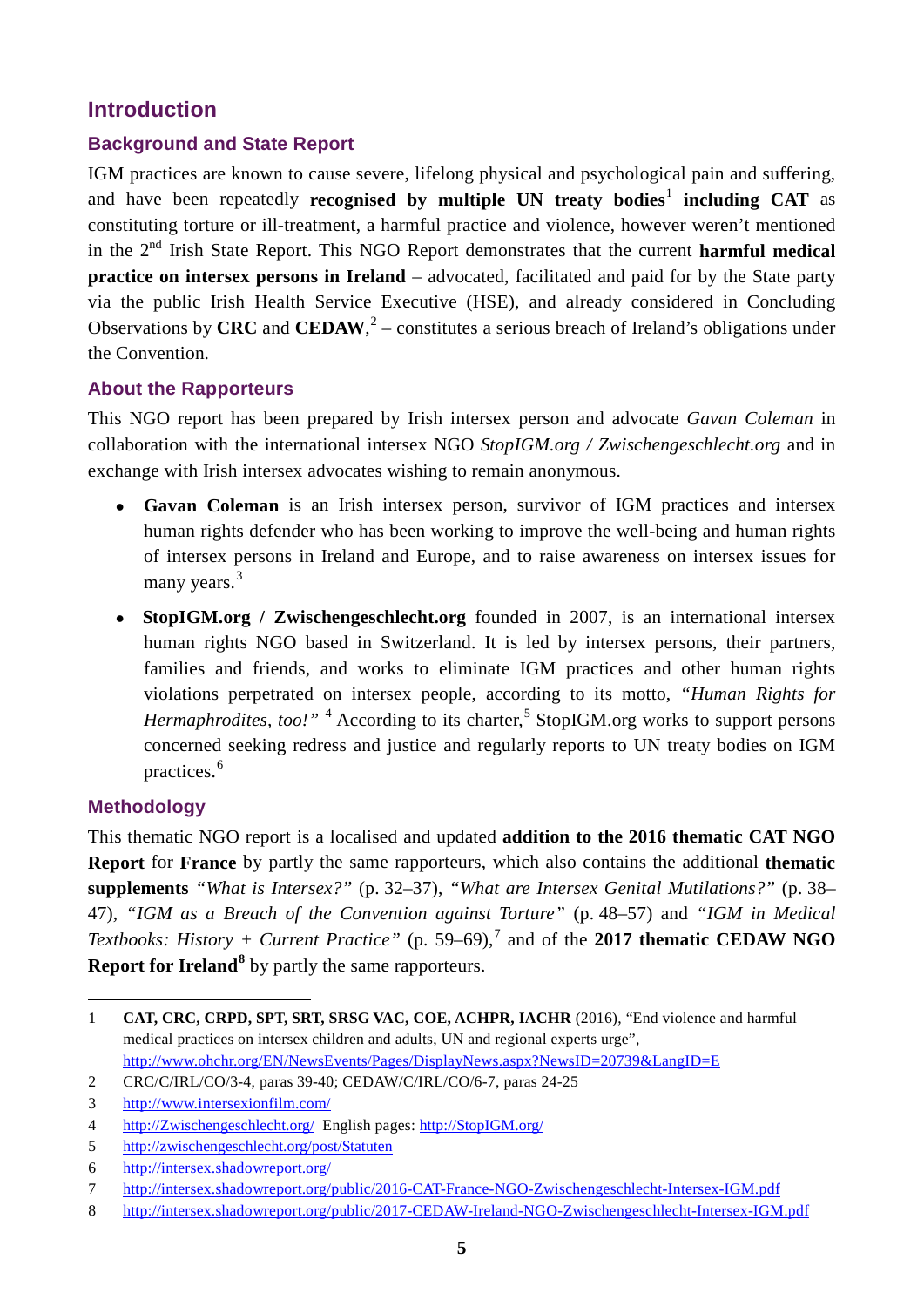# <span id="page-5-0"></span>**A. Intersex Genital Mutilations in Ireland as a violation of CAT**

# <span id="page-5-1"></span>**1. IGM Practices:**

#### **Involuntary, unnecessary medical interventions**

**IGM practices** include non-consensual, medically unnecessary, irreversible, cosmetic genital surgeries, and/or other similar medical treatments, including imposition of hormones, performed on children with variations of sex anatomy,<sup>[9](#page-5-2)</sup> without evidence of benefit for the children concerned, but justified by *"psychosocial indications [...] shaped by the clinician's own values"*, the latter informed by societal and cultural norms and beliefs, enabling clinicians to withhold crucial information from both patients and parents, and to submit healthy intersex children to risky and harmful invasive procedures that would not be considered for "normal" children, *"simply because their bodies did not fit social norms"*. [10](#page-5-3)

Typical forms of IGM include "feminising" or "masculinising", "corrective" genital surgery, sterilising procedures, imposition of hormones (including prenatal "therapy"), forced genital exams, vaginal dilations, medical display, human experimentation, selective (late term) abortions and denial of needed health care, causing lifelong severe physical and mental **pain and suffering**. [11](#page-5-4)

IGM practices are known to cause lifelong severe physical and mental pain and suffering,<sup>[12](#page-5-5)</sup> including loss or impairment of sexual sensation, poorer sexual function, painful scarring, painful intercourse, incontinence, problems with passing urine (e.g. due to urethral stenosis after surgery), increased sexual anxieties, problems with desire, less sexual activity, dissatisfaction with functional and aesthetic results, lifelong trauma and mental suffering, elevated rates of selfharming behaviour and suicidal tendencies comparable to those among women who have experienced physical or (child) sexual abuse, impairment or loss of reproductive capabilities, lifelong dependency on daily doses of artificial hormones.

**This Committee has repeatedly recognised IGM practices to constitute a harmful medical practice and ill-treatment** under the Convention during previous Sessions (CAT/C/DEU/CO/5, para 20; CAT/C/CHE/CO/7, para 20; CAT/C/AUT/CO/6, paras 44-45; CAT/C/DNK/CO/6-7, paras 42-43; CAT/C/CHN-HKG/CO/4-5, paras 28-29; CAT/C/FRA/CO/7, paras 32-33), same as many more human rights bodies and experts**.** [13](#page-5-6)

<span id="page-5-2"></span><sup>-</sup>9 See "What is Intersex?", 2016 CEDAW NGO Report France, p. 39-44. <http://intersex.shadowreport.org/public/2016-CEDAW-France-NGO-Zwischengeschlecht-Intersex-IGM.pdf>

<span id="page-5-3"></span><sup>10</sup> For references, see "What are Intersex Genital Mutilations (IGM)?", 2016 CEDAW NGO Report France, p. 45. <http://intersex.shadowreport.org/public/2016-CEDAW-France-NGO-Zwischengeschlecht-Intersex-IGM.pdf>

<span id="page-5-4"></span><sup>11</sup> See "Most Frequent Surgical and Other Harmful Medical Interventions", 2016 CEDAW NGO Report France, p. 47-50[. http://intersex.shadowreport.org/public/2016-CEDAW-France-NGO-Zwischengeschlecht-Intersex-IGM.pdf](http://intersex.shadowreport.org/public/2016-CEDAW-France-NGO-Zwischengeschlecht-Intersex-IGM.pdf)

<span id="page-5-5"></span><sup>12</sup> See "IGM Practices – Non-Consensual, Unnecessary Medical Interventions ", 2016 CAT France NGO Report, p. 38–47

<span id="page-5-6"></span><sup>13</sup> **CAT, CRC, CRPD, SPT, SRT, SRSG VAC, COE, ACHPR, IACHR** (2016), "End violence and harmful medical practices on intersex children and adults, UN and regional experts urge", <http://www.ohchr.org/EN/NewsEvents/Pages/DisplayNews.aspx?NewsID=20739&LangID=E> For further references, see "Bibliography: Intersex & Human Rights Mechanisms", 2016 CEDAW France NGO Report, p. 24-38[, http://intersex.shadowreport.org/public/2016-CAT-France-NGO-Zwischengeschlecht-Intersex-](http://intersex.shadowreport.org/public/2016-CAT-France-NGO-Zwischengeschlecht-Intersex-IGM.pdf)[IGM.pdf](http://intersex.shadowreport.org/public/2016-CAT-France-NGO-Zwischengeschlecht-Intersex-IGM.pdf)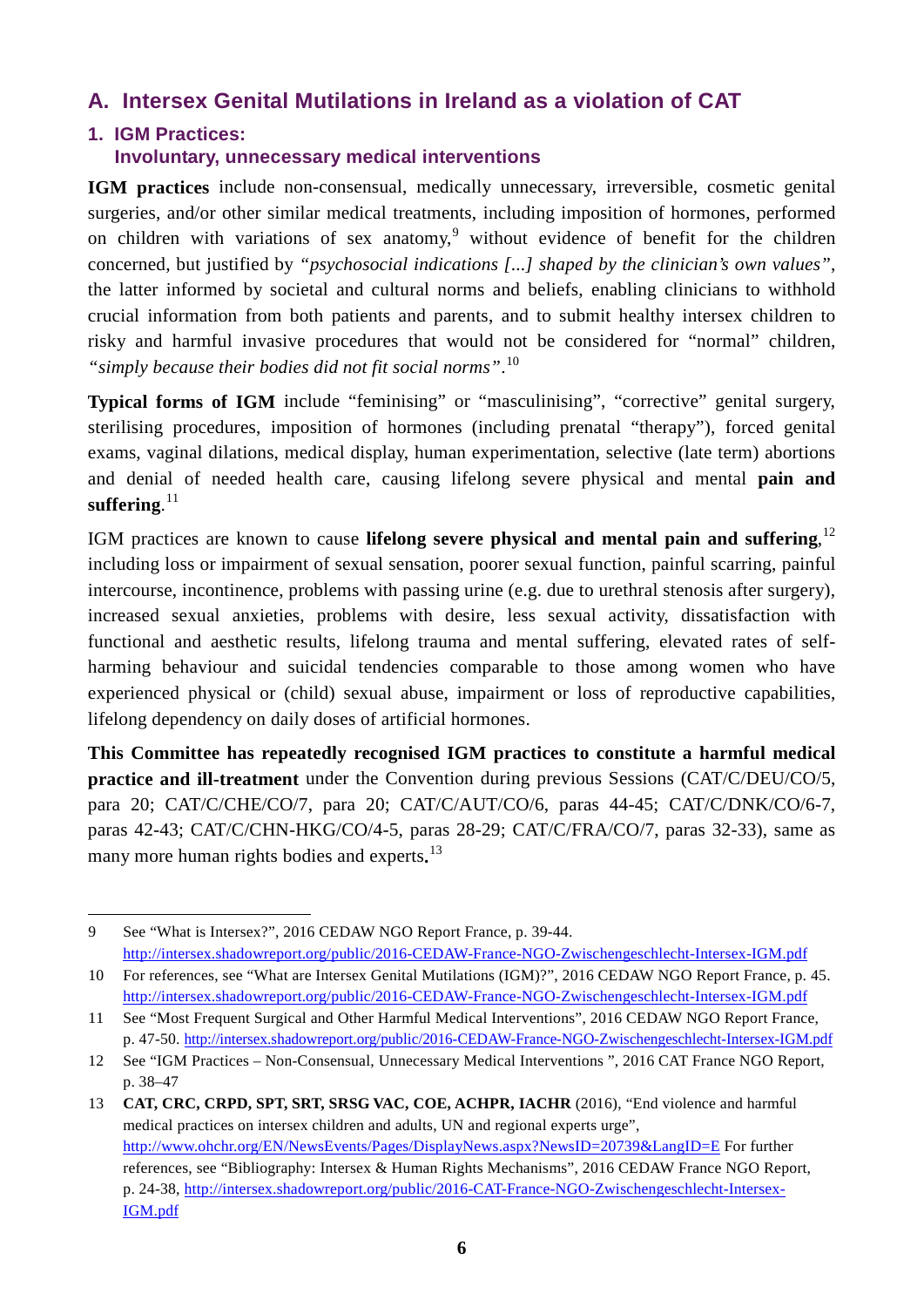To this day, UN treaty bodies issued **23 Concluding Observations on IGM practices**, considering them as ill-treatment (CAT art. 2, 12 and 16), harmful practice (CRC art. 24 para 3 in conjunction with JGR No. 31/18, CEDAW art. 5 (a)), or a violation of physical and mental integrity (CRPD art. 7).  $^{14}$  $^{14}$  $^{14}$ 

# <span id="page-6-0"></span>**2. Intersex is NOT THE SAME as LGBT or SOGI**

Unfortunately, there are several **harmful misconceptions about intersex** still prevailing in public, including if intersex is counterfactually described as being the same as or a subset of LGBT or SOGI, e.g. if intersex and/or intersex status are represented as a sexual orientation (like gay or lesbian), and/or as a gender identity, as a subset of transgender, as the same as transsexuality,  $15$  or as a form of sexual preference.

The underlying reasons for these harmful misconceptions include **lack of awareness**, third party groups **instrumentalising** intersex as a means to an end for their own agenda, and State parties **trying to deflect** from criticism of involuntary intersex treatments.

Intersex persons and their organisations have spoken out clearly against instrumentalising or misrepresenting intersex issues, [16](#page-6-3) maintaining that Intersex Genital Mutilations present a distinct and unique issue constituting significant human rights violations, which are different from those faced by the LGBT or SOGI community, and thus need to be adequately addressed in a separate section as specific intersex issues.

Nonetheless, the **pervasiveness and persistence** of these harmful misconceptions remains, as illustrated for example in two recent UN press releases misrepresenting IGM as *"sex alignment surgeries"* (i.e. voluntary procedures on transsexual or transgender persons), and IGM survivors as "transsexual children",<sup>[17](#page-6-4)</sup> and State parties referring to e.g. transgender guidelines,<sup>[18](#page-6-5)</sup> "Gender *Identity Law*<sup>" [19](#page-6-6)</sup> or "*Civil Status Act*" <sup>[20](#page-6-7)</sup> when asked about IGM by Treaty bodies.

<span id="page-6-3"></span>[http://www.parlament.ch/d/suche/seiten/geschaefte.aspx?gesch\\_id=20113286](http://www.parlament.ch/d/suche/seiten/geschaefte.aspx?gesch_id=20113286) 16 For references, see 2016 CEDAW NGO Report France, p. 40, fn 49.

<http://intersex.shadowreport.org/public/2016-CEDAW-France-NGO-Zwischengeschlecht-Intersex-IGM.pdf>

<span id="page-6-1"></span><sup>&</sup>lt;u>.</u> 14 CAT/C/DEU/CO/5, para 20; CRC/C/CHE/CO/2-4, paras 42-43; CRPD/C/DEU/CO/1, paras 37-38; CAT/C/CHE/CO/7, para 20, CRC/C/CHL/CO/4-5, paras 48–49; CAT/C/AUT/CO/6, paras 44-45; CAT/C/DNK/CO/6-7, paras 42-43; CAT/C/CHN-HKG/CO/4-5, paras 28-29; CRC/C/IRL/CO/3-4, paras 39-40; CRC/C/FRA/CO/5, paras 47-48; CAT/C/FRA/CO/7, paras 32-33; CRPD/C/CHL/CO/1 paras 41-42; CRC/C/GBR/CO/5, paras 45–46; CRC/C/NPL/CO/3-5 p. 10–11, paras 41–42, CEDAW/C/FRA/CO/7-8, paras 17e-f+18e-f; CRPD/C/ITA/CO/1, paras 45-46; CRPD/C/URY/CO/1, paras 43-44; CRC/C/ZAF/CO/2 paras 37- 38; CRC/C/NZL/CO/5 paras 25 + 15; CEDAW/C/CHE/CO/4-5 paras 38-39; CEDAW/C/NLD/CO/6 paras 21- 22, 23-24; CEDAW/C/DEU/CO/7-8, paras 23-24; CEDAW/C/IRL/CO/6-7, paras 24-25

<span id="page-6-2"></span><sup>15</sup> E.g. the **Swiss Federal Government** in 2011 in answers to parliamentary questions consistently described intersex as *"True and Untrue Transsexualism"*, e.g. 11.3286,

<span id="page-6-4"></span><sup>17</sup> For relevant excerpts and references, see [http://stop.genitalmutilation.org/post/UN-Press-Release-calls-IGM](http://stop.genitalmutilation.org/post/UN-Press-Release-calls-IGM-survivors-transsexual-children-CATArgentina-UNCAT60)[survivors-transsexual-children-CATArgentina-UNCAT60](http://stop.genitalmutilation.org/post/UN-Press-Release-calls-IGM-survivors-transsexual-children-CATArgentina-UNCAT60)

<span id="page-6-5"></span><sup>18</sup> CAT56 Austria, see [http://stop.genitalmutilation.org/post/Geneva-UN-Committee-against-Torture-questions-](http://stop.genitalmutilation.org/post/Geneva-UN-Committee-against-Torture-questions-Austria-over-Intersex-Genital-Mutilations)[Austria-over-Intersex-Genital-Mutilations](http://stop.genitalmutilation.org/post/Geneva-UN-Committee-against-Torture-questions-Austria-over-Intersex-Genital-Mutilations)

<span id="page-6-6"></span><sup>19</sup> CAT 60 Argentina, unofficial transcript see [http://stop.genitalmutilation.org/post/CAT60-Argentina-to-be-](http://stop.genitalmutilation.org/post/CAT60-Argentina-to-be-Questioned-on-Intersex-Genital-Mutilation-by-UN-Committee-against-Torture)[Questioned-on-Intersex-Genital-Mutilation-by-UN-Committee-against-Torture](http://stop.genitalmutilation.org/post/CAT60-Argentina-to-be-Questioned-on-Intersex-Genital-Mutilation-by-UN-Committee-against-Torture)

<span id="page-6-7"></span><sup>20 7&</sup>lt;sup>th</sup> and 8<sup>th</sup> Periodic Report of Germany on CEDAW, para 202, see 2016 CEDAW PSWG NGO Report, p. 2, <http://intersex.shadowreport.org/public/2016-CEDAW-Germany-NGO-Zwischengeschlecht-Intersex-IGM.pdf>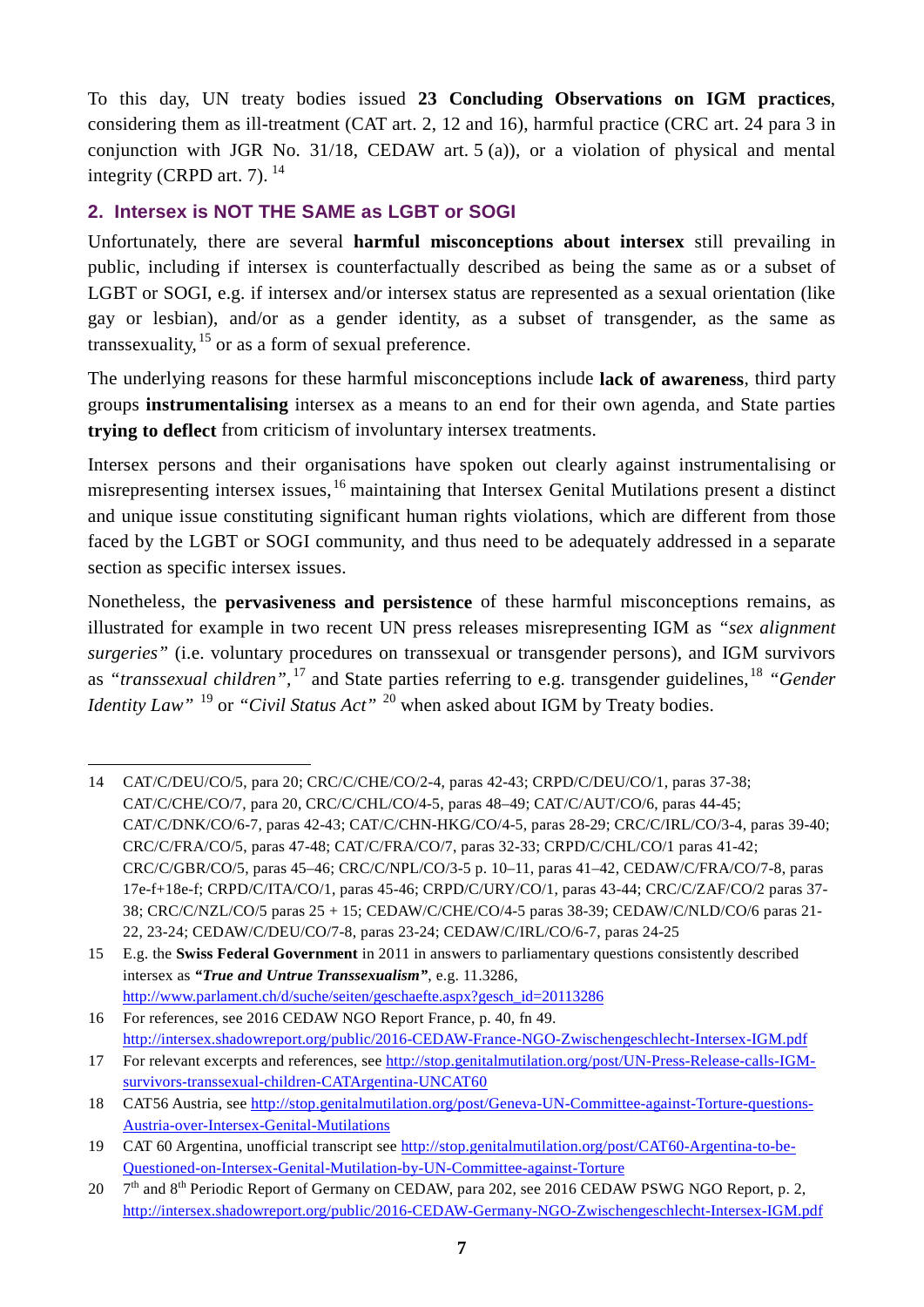# <span id="page-7-0"></span>**3. IGM practices in Ireland: Pervasive and unchallenged**

# <span id="page-7-1"></span>**a) Overview**

In **Ireland** (see CRC/C/IRL/CO/3-4, paras 39-40; CEDAW/C/IRL/CO/6-7, paras 24-25), same as in the *United Kingdom* (see CRC/C/GBR/CO/5, paras 45-46), *France* (see CAT/C/FRA/CO/7, paras 32–33; CRC/C/FRA/CO/5, paras 47-48; CEDAW/C/FRA/CO/7-8, paras 17e-f + 18e-f), *Switzerland* (see CAT/C/CHE/CO/7, para 20; CRC/C/CHE/CO/2-4, paras 42-43; CEDAW/C/CHE/CO/4-5, paras 38-39), *Germany* (see CAT/C/DEU/CO/5, para 20; CRPD/C/DEU/CO/1, paras 37-38; CEDAW/C/DEU/CO/7-8, paras 23-24), and in many more State parties,  $2<sup>1</sup>$  there are

- **no legal or other protections** in place to ensure the rights of intersex children to physical and mental integrity, autonomy and self-determination, and **to prevent** non-consensual, medically unnecessary, irreversible surgery and other harmful treatments a.k.a. **IGM practices**
- **no measures** in place to ensure **data collection and monitoring** of IGM practices
- **no legal or other measures** in place to ensure the **accountability** of IGM perpetrators
- **no legal or other measures** in place to ensure **access to redress and justice** for adult IGM survivors

To this day, the **Irish government** simply refuses to recognise the human rights violations and suffering caused by IGM practices, let alone to *"take effective legislative, administrative, judicial or other measures"* to protect intersex children.

During the **2016 CRC Review of Ireland**,<sup>[22](#page-7-3)</sup> Head of Delegation Minister Dr. James Reilly (then Minister for Children and Youth Affairs, former Minister for Health, former president of the Irish Medical Organisation, medical doctor) denied yet inadvertently admitted the ongoing practice:

*«[...] it's a clinical decision to intervene [...]. I think if you relate to the consent of the child you'll obviously have to be talking about older children. And to my knowledge these operations do not take place later in life [...] that's my experience in practice. [...] So, very often we are talking about very young babies here, very very young children, who have a serious anatomical, physiological difficulty to be sorted out, and that's the basis on which these procedures might be carried out. [...]»*

During the **2017 CEDAW Review of Ireland**, Department of Health Principal Officer Kieran Smyth again denied the practice, while confirming treatments on intersex children taking place at Our Lady's Children's Hospital (Dublin) *"after a unanimous decision of the consultants and of the parents".*[23](#page-7-4)

To this day, in Ireland **all forms of IGM practices remain widespread and ongoing**, persistently **advocated, prescribed and perpetrated** by state funded University and public Children's Hospitals, and **advocated and paid for** by the public Irish Health Service Executive (HSE):

<span id="page-7-2"></span><sup>&</sup>lt;u>.</u> 21 See<http://stop.genitalmutilation.org/post/IAD-2016-Soon-20-UN-Reprimands-for-Intersex-Genital-Mutilations>

<span id="page-7-3"></span><sup>22</sup> CRC 71st Session, 14 January 2016, see transcription: [http://stop.genitalmutilation.org/post/Geneva-Ireland-](http://stop.genitalmutilation.org/post/Geneva-Ireland-Questioned-over-Intersex-Genital-Mutilations-by-UN-Committee-on-the-Rights-of-the-Child)[Questioned-over-Intersex-Genital-Mutilations-by-UN-Committee-on-the-Rights-of-the-Child;](http://stop.genitalmutilation.org/post/Geneva-Ireland-Questioned-over-Intersex-Genital-Mutilations-by-UN-Committee-on-the-Rights-of-the-Child) see also CRC/C/IRL/CO/3-4, paras 39-40

<span id="page-7-4"></span><sup>23</sup> CEDAW 66th Session, 15 February 2017, see transcription: [http://stop.genitalmutilation.org/post/CEDAW65-](http://stop.genitalmutilation.org/post/CEDAW65-Ireland-to-be-Questioned-by-UN-over-Intersex-Genital-Mutilations) [Ireland-to-be-Questioned-by-UN-over-Intersex-Genital-Mutilations;](http://stop.genitalmutilation.org/post/CEDAW65-Ireland-to-be-Questioned-by-UN-over-Intersex-Genital-Mutilations) see CEDAW/C/IRL/CO/6-7, paras 24-25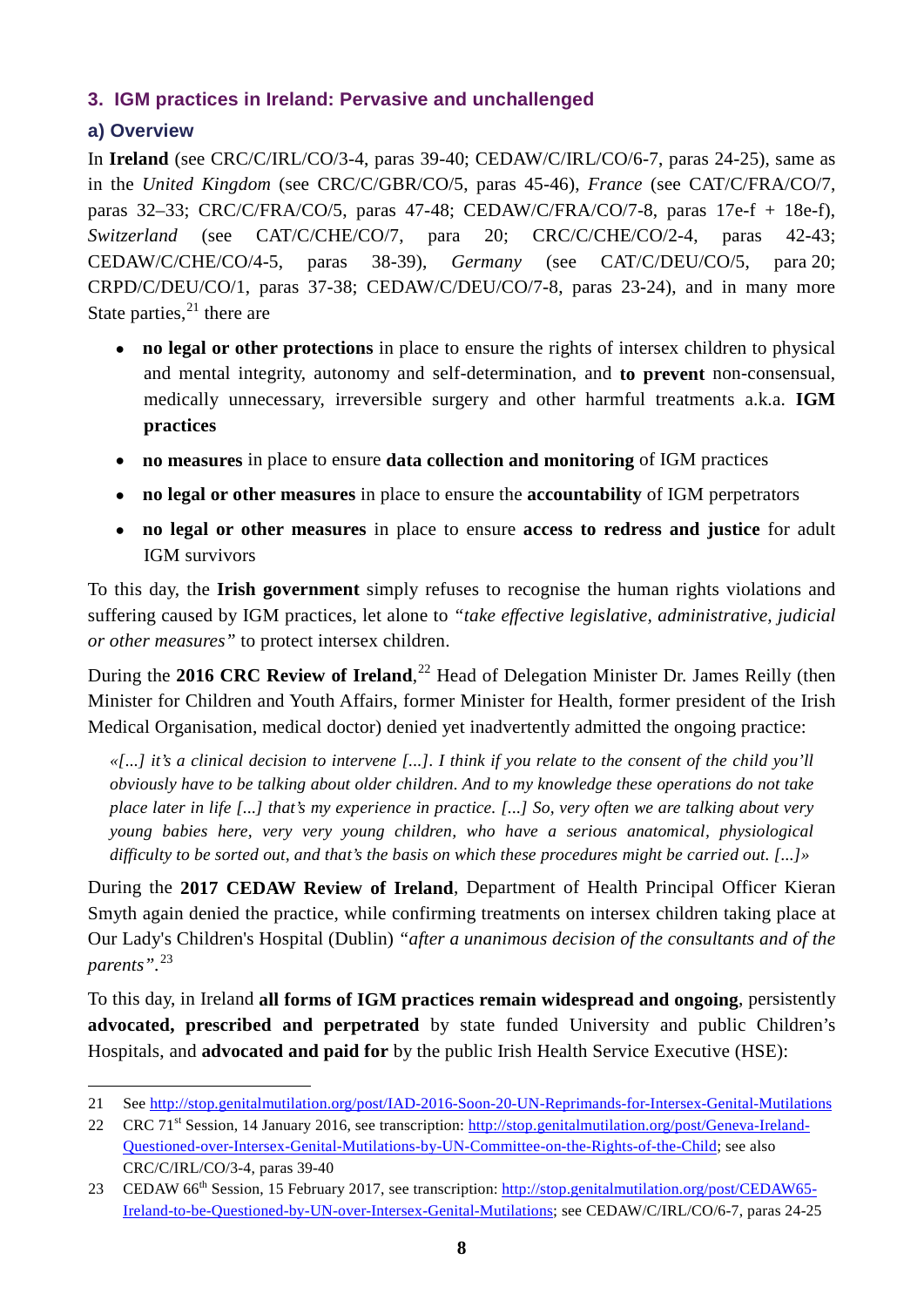#### <span id="page-8-0"></span>**b) IGM 3 – Sterilising Procedures:**

# **Castration / "Gonadectomy" / Hysterectomy / Removal of "Discordant Reproductive Structures" / (Secondary) Sterilisation Plus arbitrary imposition of hormones [24](#page-8-2)**

As advocated by the public Irish Health Service Executive (HSE):<sup>[25](#page-8-3)</sup>

#### *"Removal of the testes*

*"Women who have CAIS are recommended to have their internal testes removed, as they can become cancerous. Cancer develops in around 9% of women with CAIS, though hardly ever before puberty.*

*"The operation to remove the testes (an orchidectomy) used to be carried out at an early age but many [note: not all] experts now recommend leaving the operation until the girl has finished puberty. This is because the testes can help convert androgen to oestrogen, so the girl can develop a normal female body without the need for hormone treatments.*

*"Boys with PAIS can have operations to move their testes into their scrotum (orchiopexy) and to straighten their penis so they can urinate standing up (hypospadias repair)."* 

#### *"Hormone therapy*

-

*"Women with CAIS who have gone through puberty and had their testes removed will need to take a supplement of the hormone oestrogen to prevent them getting menopausal symptoms and developing weak bones (osteoporosis)."*

See also **pictorial example of gonadectomy** taken from: P. Puri [Dublin] and M. Höllwarth (eds.), Pediatric Surgery: Diagnosis and Management, Berlin Heidelberg 2009, documented in 2016 CEDAW NGO Report France, p. 61.<sup>[26](#page-8-4)</sup> Professor Prem Puri works at National Children's Research Centre, Our Lady's Children's Hospital, Crumlin, Dublin.

#### <span id="page-8-1"></span>**c) IGM 2 – "Feminising Procedures": Clitoris Amputation/"Reduction", "Vaginoplasty", "Labioplasty", Dilation**[27](#page-8-5)

According to Professor Hillary Hoey, current Director of Professional Competence at the Royal College of Physicians of Ireland, former Chair of Paediatrics at the National Children's Hospital, former Dean of the Faculty of Paediatrics at Royal College of Physicians of Ireland, former Chair of the European Society for Paedatric Endocrinology (ESPE),

#### *"feminising surgeries [are] done in Ireland by two specialised paediatric surgeons"* [28](#page-8-6)

And according to paediatric endocrinologist Dr Colm Costigan, *"Crumlin Children's Hospital sees two or three new DSD (disorders of sexual development) cases each year, where baby isn't immediately identifiable as boy or girl,"* and children with CAH are *"reassessed after a few months to see if surgery's needed to reduce clitoris size,"* with parents *"usually [being] very* 

<span id="page-8-3"></span>25 Health Service Executive, "Androgen insensitivity syndrome",

<span id="page-8-2"></span><sup>24</sup> For general information, see 2016 CEDAW NGO Report France, p. 47. <http://intersex.shadowreport.org/public/2016-CEDAW-France-NGO-Zwischengeschlecht-Intersex-IGM.pdf>

<http://www.hse.ie/portal/eng/health/az/A/Androgen-insensitivity-syndrome/>

<span id="page-8-4"></span><sup>26</sup> <http://intersex.shadowreport.org/public/2016-CEDAW-France-NGO-Zwischengeschlecht-Intersex-IGM.pdf>

<span id="page-8-5"></span><sup>27</sup> For general information, see 2016 CEDAW NGO Report France, p. 48. <http://intersex.shadowreport.org/public/2016-CEDAW-France-NGO-Zwischengeschlecht-Intersex-IGM.pdf>

<span id="page-8-6"></span><sup>28</sup> Informal dialogue between ESPE Representatives and the Rapporteurs, Dublin, 19.09.2014, see: <http://stop.genitalmutilation.org/post/Ending-IGM-Dialogue-with-ESPE-Representatives-Dublin-19-09-2014>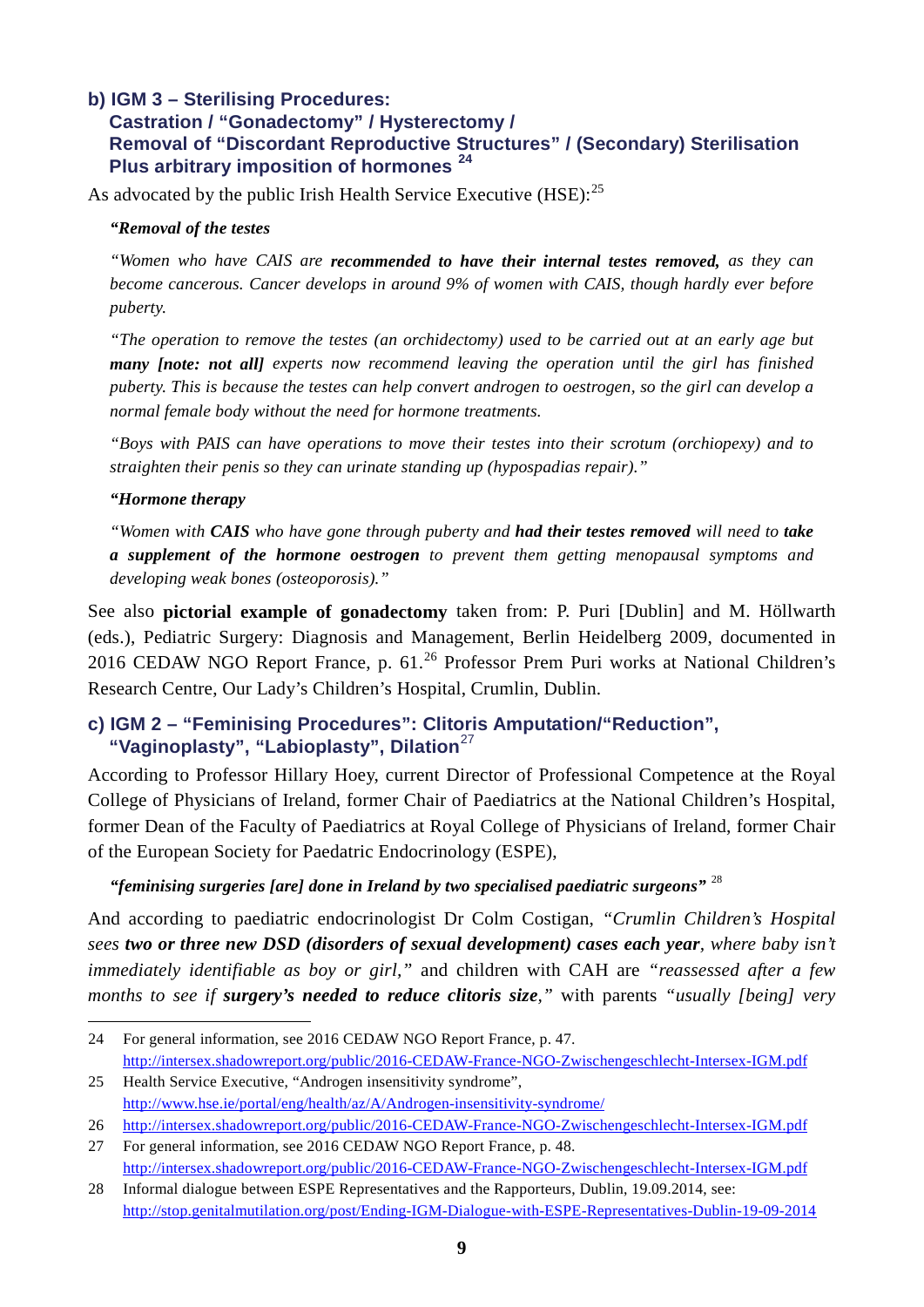*accepting of the decision made in the best interests of the child"*. *"For more complicated rare surgeries, 'we send children abroad,' says Costigan."* [29](#page-9-5)

# <span id="page-9-0"></span>**d) IGM 1 – "Masculinising Surgery": Hypospadias "Repair"**[30](#page-9-6)

As advocated by the National Children's Hospital Tallaght, Teaching Hospital of Trinity College Dublin: $31$ 

#### *"What is Hypospadias?*

*"A condition that a boy is born with which affects the appearance and function of the penis.*

#### *"How can it be treated?*

*"An operation is required to help improve the appearance and function of the penis. Usually one but sometimes two operations are required. You can discuss surgery options with your child's surgeon." [Foregoing surgery and lack of medical necessity aren't mentioned at all.]*

<span id="page-9-1"></span>**e) Examples of Irish University Children's Clinics advocating and perpetrating IGM** Currently, arguably **all major Irish public University Children's Clinics** employ doctors advocating, prescribing and performing IGM practices, e.g.

- **Tallaght Hospital, Dublin** [32](#page-9-8)
- **Our Lady's Children's Hospital, Dublin** [33](#page-9-9)
- **Cork University Hospital, Wilton** [34](#page-9-10)

# <span id="page-9-2"></span>**4. The treatment of intersex persons in Ireland as Torture**

# <span id="page-9-3"></span>**a) Infliction of severe pain or suffering**

It is well established that IGM practices generally inflicts lifelong, severe pain and suffering, both physical and mental.

# <span id="page-9-4"></span>**b) Intention**

It is generally established that surgery on intersex persons is always intentionally performed and no merely the result of negligence, and that it does not detract for the intention if doctors perform surgery for well-meant purposes**.** The integral use of **cruelty as a mean to obtain formal consent from parents or from intersex persons themselves** for surgeries and other procedures, such as examinations and dilations, is undoubtedly intentional.

<span id="page-9-6"></span><span id="page-9-5"></span>30 For general information, see 2016 CEDAW NGO Report France, p. 48-49. <http://intersex.shadowreport.org/public/2016-CEDAW-France-NGO-Zwischengeschlecht-Intersex-IGM.pdf>

<sup>-</sup>29 Irish Examiner, "What happens when a child is born intersex in Ireland?", 04.11.2016, Cover story, p. 7-9

<span id="page-9-7"></span><sup>31</sup> Tallaght Hospital, "Patient Information Leaflet: Care of your child following 'Hypospadias Repair'", online: <http://www.tallaghthospital.ie/ImageLibrary/Just-for-Kids-Image/-Hypospadias.pdf>

<span id="page-9-8"></span><sup>32</sup> See footnote 20.

<span id="page-9-9"></span><sup>33</sup> See pictorial example of gonadectomy taken from: P. Puri [National Children's Research Centre, Our Lady's Children's Hospital, Crumlin, Dublin] and M. Höllwarth (eds.), Pediatric Surgery: Diagnosis and Management, Berlin Heidelberg 2009, documented in 2016 CEDAW NGO Report France, p. 61: <http://intersex.shadowreport.org/public/2016-CEDAW-France-NGO-Zwischengeschlecht-Intersex-IGM.pdf>

<span id="page-9-10"></span><sup>34</sup> *"We identified all patients who underwent MAGPI repair by a single surgeon over an 8-year period. [...] We identified 48 patients, with a median age of 19 months (8 months–13 years)."* M. A. Abdelrahman , K. M. O'Connor, E. A. Kiely, "MAGPI hypospadias repair: factors that determine outcome", Irish Journal of Medical Science, December 2013, Volume 182, Issue 4, pp 585-588.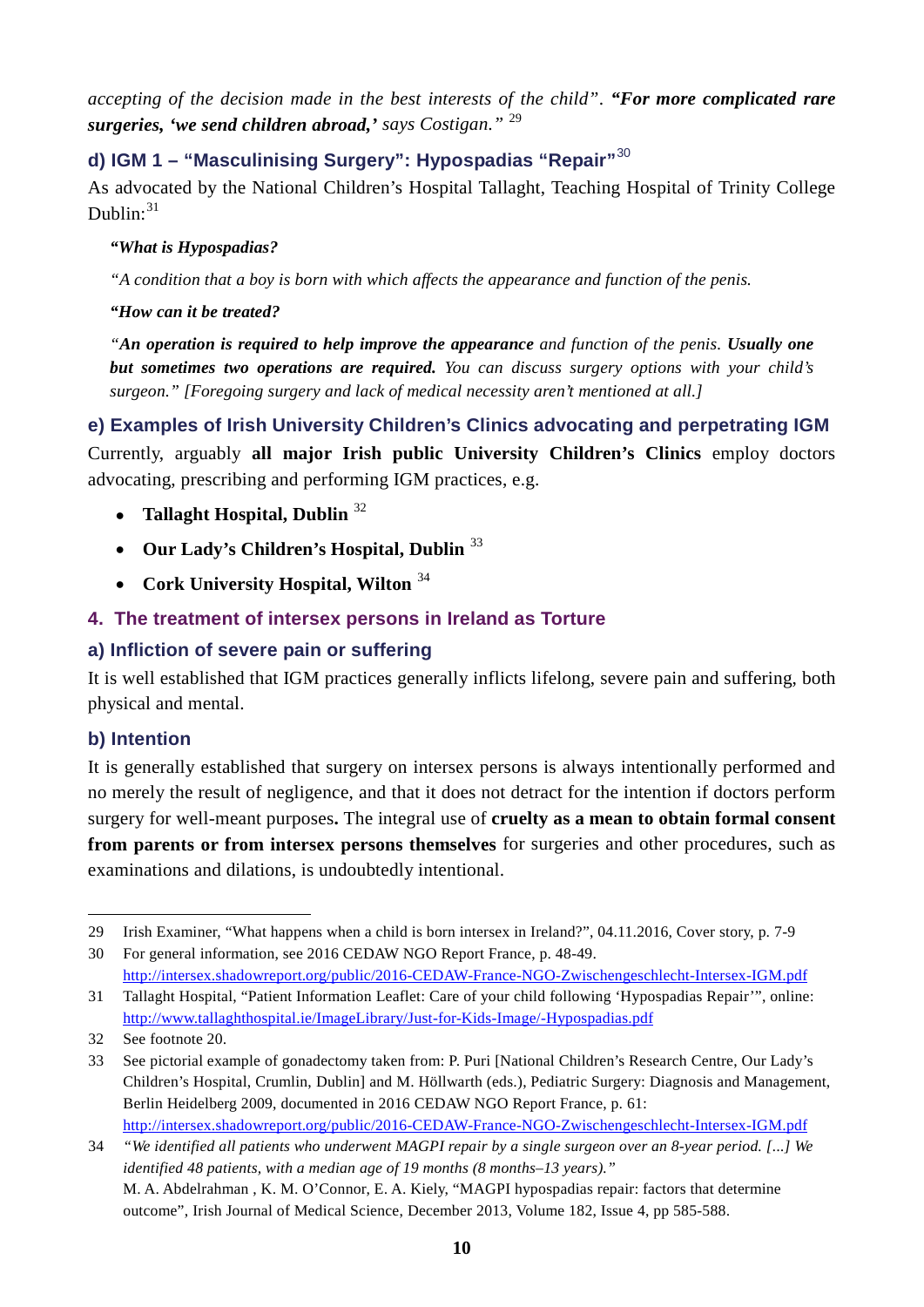# <span id="page-10-0"></span>**c) Purpose of Discrimination**

It is generally established that on the bases of their sex characteristics intersex **children are subjected to different procedures that would be considered inhumane when applied to children who are not intersex**. Even when perpetrators have benign intentions, medical abuses produce and justify a situation of structural discrimination, stigma and violence against intersex people in Ireland.

# <span id="page-10-1"></span>**d) Involvement of a State Official**

Most medical institutions involved in treating intersex people in Ireland are **public University and children's hospitals**, and the involuntary treatments are advocated and paid for by the **public Irish Health Service Executive (HSE)**.

Despite already having been urged twice to prevent the ongoing practice and to protect intersex children in Concluding Observations by **CRC** and **CEDAW**, [35](#page-10-6) **the State party keeps failing in exercising due diligence** to protect intersex people from torture and ill treatment.

# <span id="page-10-2"></span>**e) Lawful Sanction**

<u>.</u>

Non-consensual unnecessary surgery performed on an intersex child or adult does not constitute a sanction in Ireland.

# <span id="page-10-3"></span>**5. Treatment of Intersex People in Ireland as ill treatment**

Even if it would be considered hat the treatment of intersex people in Ireland does not constitute torture, it certainly constitutes cruel, inhuman and degrading treatment (Article 16). Ill-treatment is equally prohibited by the Convention in absolute and non-derogable terms. According to the Committee's General Comment, for CIDT also Article 14 applies.

# <span id="page-10-4"></span>**6. Lack of Impartial Investigation, Independent Data Collection and Monitoring**

Also in **Ireland**, there are **no statistics on intersex birth and on IGM practices available**, let alone **impartial investigation** of cases.

With no statistics available on intersex births, treatments and costs, and **perpetrators, governments and health departments colluding to keep it that way as long as anyhow possible**, persons concerned as well as civil society **lack possibilities to effectively highlight and monitor** the ongoing mutilations. What's more, after realising how intersex genital surgeries are increasingly in the focus of public scrutiny and debate, perpetrators of IGM practices respond by suppressing complication rates, as well as refusing to talk to journalists "on record".

# <span id="page-10-5"></span>**7. Lack of Legislative Provisions, Impunity of Perpetrators**

Art. 2 of the Convention obliges State parties to *"take effective legislative, administrative, judicial or other measures to prevent acts of torture in any territory under its jurisdiction."* General Comment 2 states, *"The obligation to prevent ill-treatment in practice overlaps with and is largely congruent with the obligation to prevent torture,"* and similarly obliges State parties to *"to eliminate any legal or other obstacles that impede the eradication of torture and illtreatment; and to take positive effective measures to ensure that such conduct and any recurrences thereof are effectively prevented."*

<span id="page-10-6"></span><sup>35</sup> CRC/C/IRL/CO/3-4, paras 39-40; CEDAW/C/IRL/CO/6-7, paras 24-25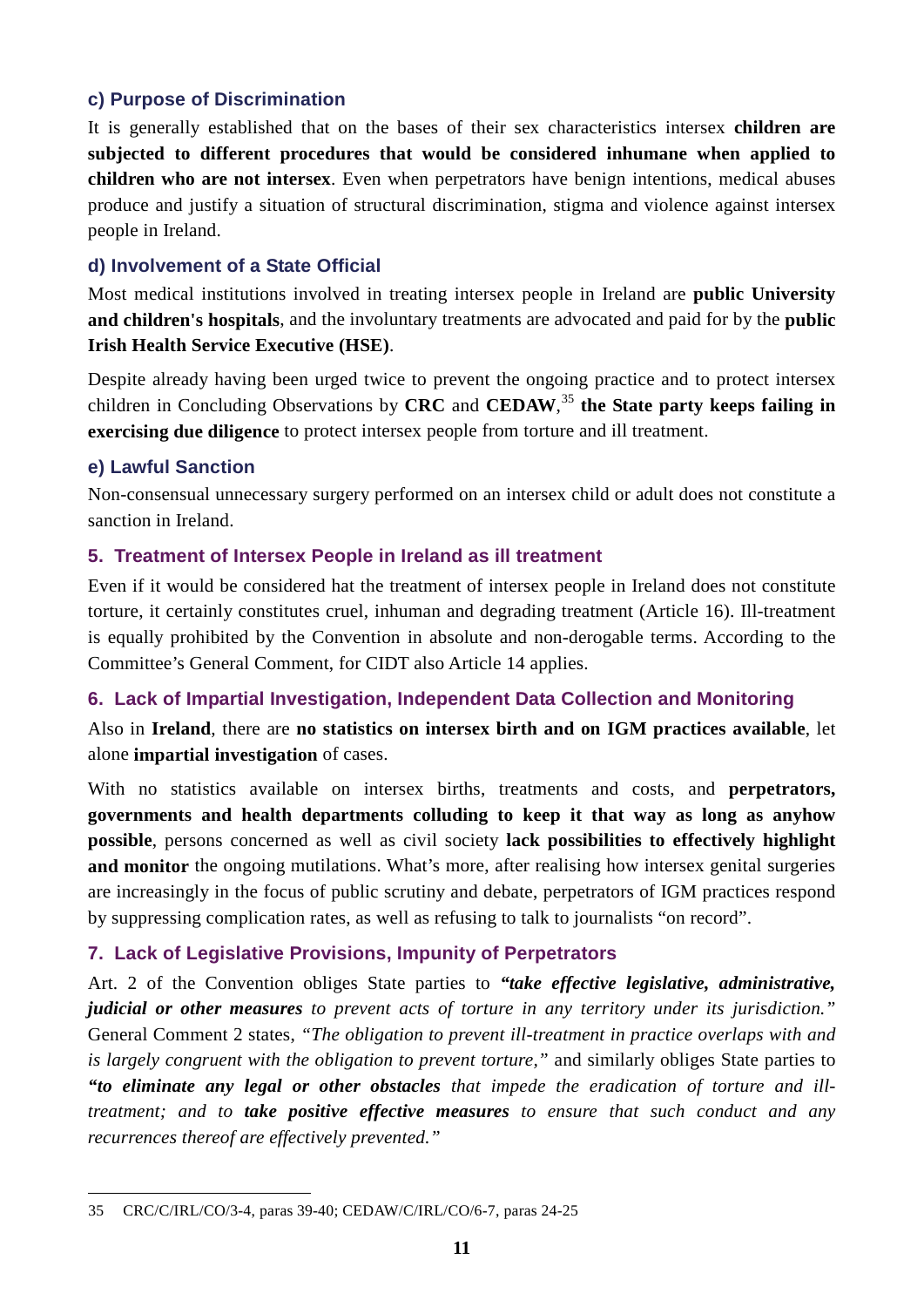Accordingly, with regards to IGM practices, this Committee already explicitly recognised the obligation for State parties to *"Take the necessary legislative, administrative and other measures to guarantee respect for the physical integrity and autonomy of intersex persons and to ensure that no one is subjected during infancy or childhood to non-urgent medical or surgical procedures"*, [36](#page-11-1) and Ireland has already been urged to act in this matter by **CRC** and **CEDAW**. However, the Irish State party still keeps failing in *"take effective legislative, administrative, judicial or other measures*" to protect intersex children (see above 3.a).

#### <span id="page-11-0"></span>**8. Obstacles to redress, fair and adequate compensation**

Also in **Ireland** the **statutes of limitation** prohibit survivors of early childhood IGM practices to call a court, because persons concerned often **do not find out** about their medical history until much later in life, and **severe trauma** caused by IGM Practices often prohibits them to act in time once they do.<sup>[37](#page-11-2)</sup> So far there was no case of a victim of IGM practices succeeding in going to court.

The **Irish government** so far refuses to ensure that non-consensual unnecessary IGM surgeries on minors are recognised as a form as a form of **torture or ill-treatment**, or as a form of **genital mutilation** or **harmful medical practice** respectively, which would formally prohibit parents from giving "consent" (see above 3.a). In addition, hospitals are often **unwilling to provide full access to patient's files**.

This situation is clearly not in line with **Ireland's** obligations under the Convention.

-

<span id="page-11-1"></span><sup>36</sup> CAT/C/CHE/CO/7, para 20; CAT/C/DEU/CO/5, para 20; CAT/C/AUT/CO/6, paras 44-45; CAT/C/DNK/CO/6- 7, paras 42-43; CAT/C/CHN-HKG/CO/4-5, paras 28-29; CAT/C/FRA/CO/7, paras 32-33

<span id="page-11-2"></span><sup>37</sup> Globally, no survivor of early surgeries **ever** managed to have their case heard in court. All relevant court cases (3 in Germany, 1 in the USA) were either about surgery of adults, or initiated by foster parents.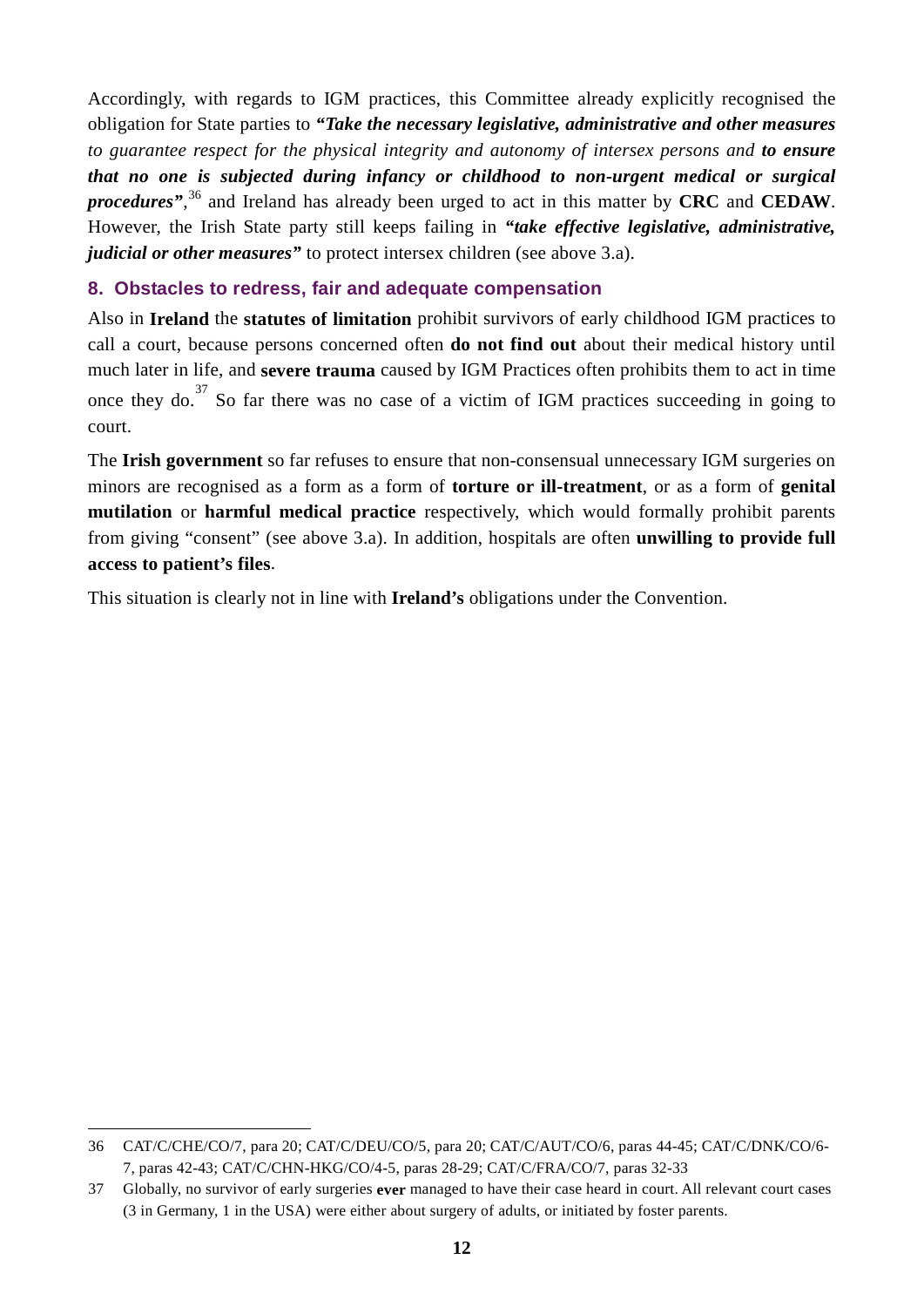# <span id="page-12-0"></span>**B. Conclusion: Ireland is Failing its Obligations towards Intersex People under the Convention against Torture**

The surgeries and other harmful treatments intersex people endure cause severe physical and mental pain and suffering. Doctors perform the surgery for the discriminatory purpose of making a child fit into societal and cultural norms and beliefs, although there is plenty of evidence on the suffering this causes. The State party is responsible for these violations amounting to torture or at least ill-treatment, committed by publicly funded doctors, clinics, and universities, as well as in private clinics, advocated and paid for by the public Irish Health Service Executive (HSE). Although meanwhile the pervasiveness IGM practices is common knowledge, and the State party has been made aware of the situation and urged to take action by CRC and CEDAW, Ireland nonetheless fails to prevent these grave violations both in public and in private settings, but allows the human rights violations of intersex children, adolescents and adults to continue unhindered.

Thus Ireland is in breach of its obligation to take **effective legislative, administrative, judicial or other measures** to prevent acts of torture (Art. 2 CAT) or other forms of cruel, inhuman or degrading treatment (Art. 16 CAT, General Comment 2).

Also in Ireland, victims of IGM practices encounter **severe obstacles** in the pursuit of their right to an **impartial investigation** (Arts. 12, 13 CAT), and to **redress** and fair and adequate compensation, including the means for as **full rehabilitation** as possible (Art. 14 CAT, General Comment 3).

Also the State party's efforts on **education and information regarding the prohibition against torture in the training of medical personnel** are grossly insufficient with respect to the treatment of intersex people (Art. 10 CAT).